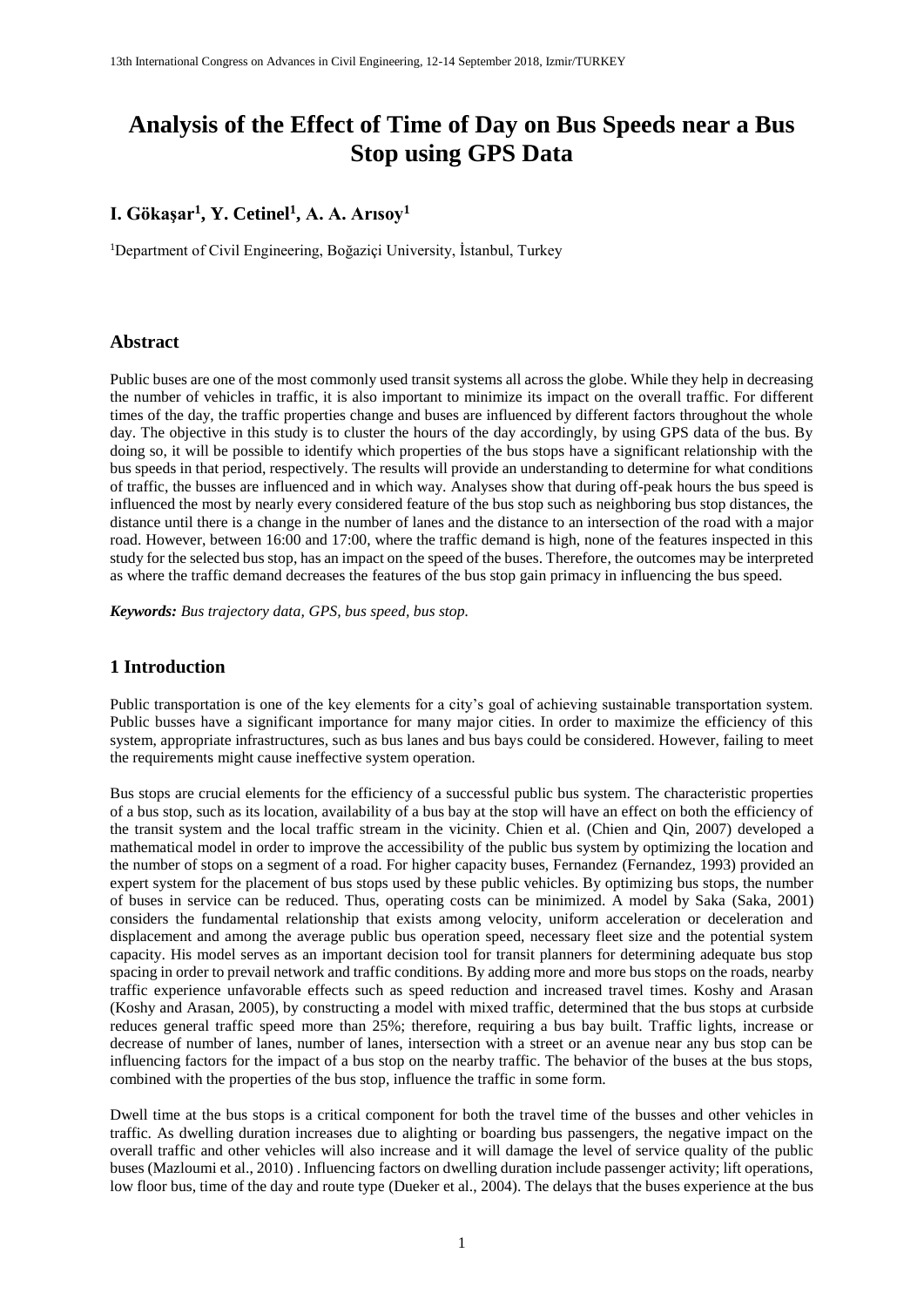stops are linked explicitly in order to obtain a reliable algorithm that can be adopted to predict bus arrival times (Padmanaban, 2009). Min-Tang Li et al. (Li et al., 2006) developed a model, which estimates dwelling duration, considering the number of alighting and boarding passengers. A different model built by Milkovits (Milkovits et al., 2008) additionally considers other factors that has an impact on the dwell time such as crowding, fare type and bus design, using automatic passenger and fare and vehicle location data. In order to reduce the deviation from schedule due to dwelling duration, Turnquist (Turnquist, 1982) proposes to increase the bus stop spacing by removing some of the stops of a route and zone scheduling.

For analysis, using GPS data provided from the equipment found in the buses is the most popular method. Travelers can track the location of the bus that they want to use and operators can evaluate the level of service of the transit system by utilizing this information. Researchers make use of this type of data in their studies as well. Zeng (Lin and Zeng, 1999) made use of the GPS information to analyze the real-time bus arrival time prediction for interpreting the level of services whereas Stoll et al. (Stoll et al., 2016) used this data for visualizing and identifying congestion critical points in urban arterials. Pinelli et al. (Pinelli et al. 2013) utilized GPS dataset to develop a bus stop identification method. GPS information is also utilized for detecting travel modes such as walking, private vehicle, public bus, and subway and commuter rail in the study of Gong (Gong et al., 2012). Although there are multiple ways to make use of GPS data, there are also its difficulties for obtaining accurate results.

The GPS dataset on hand can be enormous and should be manipulated if necessary for the aimed objective. Stopher et al. (Stopher et al, 2005) developed useful methods in order to convert the data collected from GPS devices into a more manageable format. However, there are still difficulties that can occur during the analyses. Csiszár and Sándor (Milkovits et al., 2008) noted in their studies that constructing a database based on the tracking system installed on the vehicle and classifying movement and dwell phases was their research's most challenging objective. There is also the issue of inaccurate data, which can create significant issues if not fixed before the analysis. Even though theoretically challenging, combining GPS monitoring, accelerometry and GIS technologies seems to be promising for interpreting the transport-related physical activity (Oliver et al., 2010). One must be elaborate while using this type of data to avoid significant errors.

This study focuses on discovering a relationship between the speed pattern of the public buses by utilizing GPS data and the properties of a bus stop, which is stored in a data matrix. The properties of the bus stop include information such as the number of lanes where the bus station is, if there is a change in the number of lanes or a traffic light exists near the bus stop. The final step is to determine if there is a time dependency of the effects of geometrical properties on the speeds of the selected buses.

# **2 Methodology**

For the analysis, Yıldız Technical University (Figure 1) bus stop is selected. The location of the bus stop is in Besiktaş and it is right after the Barbaros transition road which leads to the 15th of July Martyrs Bridge. There are 3 lanes where the bus stop is located and a bus bay for this bus stop. The distance between the previous (Barbaros Avenue bus stop) and the next (Ertuğrul Sitesi bus stop) bus stop is divided into sections of 20 meters and 56.785 data points (Figure 1) and it is analyzed.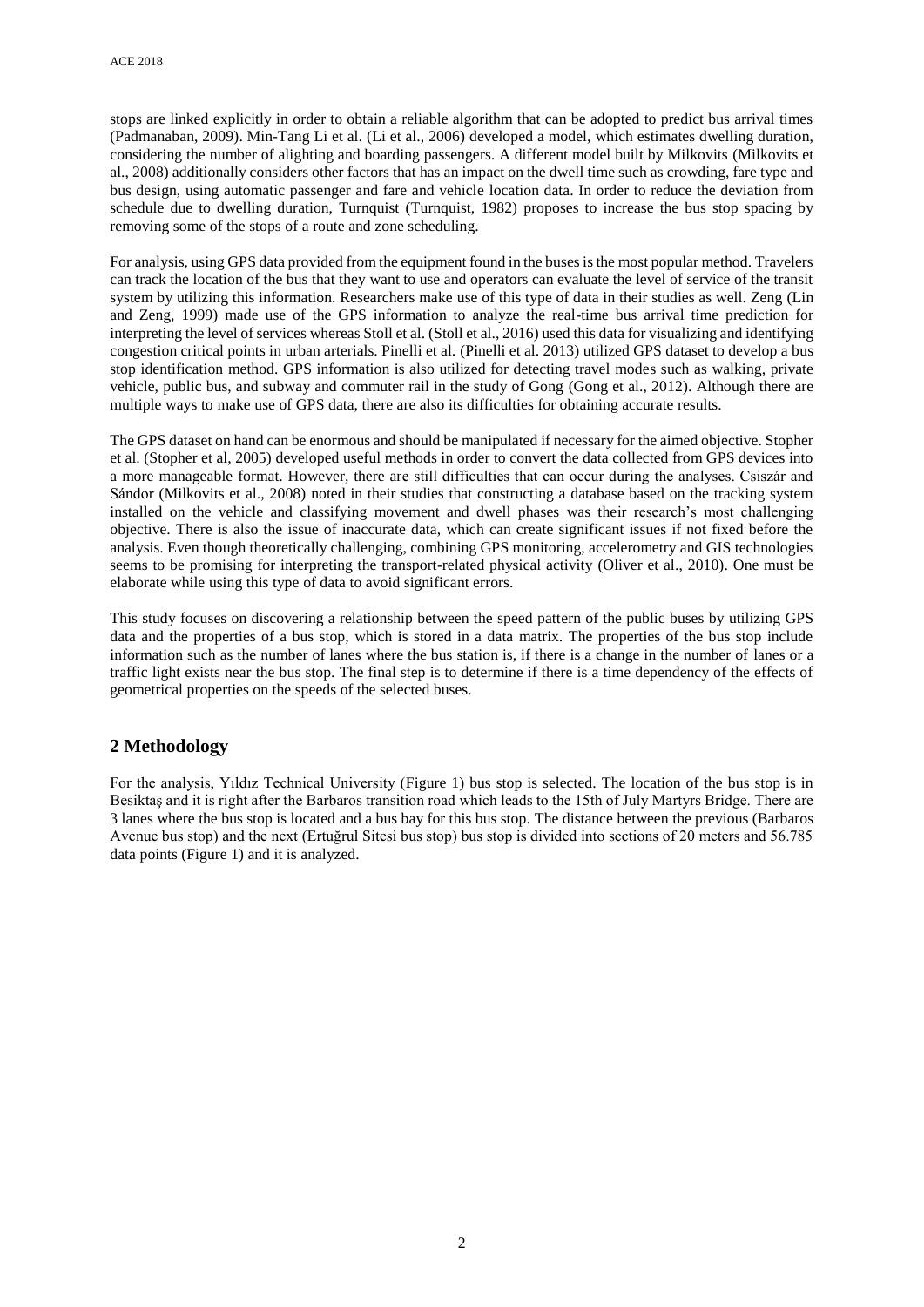

Figure 1. Position of the selected bus stop.

Using the GPS data of the bus routes (30A and U2) and the k-means algorithm, clusters are constructed by inspecting the speed and time stamp of the bus. The route information of the bus is collected from the IETT (Istanbul Electric Tramway and Tunnel Establishments). The data structure consists of 9 features; Geopoint ID, time, latitude, longitude, distance, time difference, time difference, speed, node ID and position (Table 1).

It is expected to have meaningful clusters where each cluster represents a specific period of the day. The objective here is to determine which geometrical property of the bus stop has a significant relationship with the speed of the buses for different time intervals, where clusters represent these time intervals. For achieving this objective linear regression model is used.

| Table 1. Sample data structure. |  |
|---------------------------------|--|
|---------------------------------|--|

| <b>GeopointId</b> | <b>Time</b>       | Latitude  | Longitude | <b>Distance</b><br>(m) | <b>Time</b><br><b>Difference</b><br>(sec) | <b>Speed</b><br>(kmh) | <b>Node</b><br>(id) | <b>Position</b><br>(m) |
|-------------------|-------------------|-----------|-----------|------------------------|-------------------------------------------|-----------------------|---------------------|------------------------|
| 5379093           | 30/04/16<br>06:17 | 41.055614 | 29.009445 | 172.457                | 16                                        | 38.803                | 47                  | 450.1                  |
| 5379094           | 30/04/16<br>06:17 | 41.053276 | 29.008951 | 238.962                | 15                                        | 57.351                | 34                  | 204.6                  |
| 5379095           | 30/04/16<br>06:17 | 41.050720 | 29.008415 | 261.160                | 16                                        | 58.761                | 20                  | $-68.9$                |
| 5379096           | 30/04/16<br>06:18 | 41.049400 | 29.008200 | 133.739                | 16                                        | 30.091                | 12                  | $-221.1$               |
| 5379097           | 30/04/16<br>06:18 | 41.047320 | 29.007729 | 213.266                | 16                                        | 47.985                | 1                   | $-438.3$               |
| 5379185           | 30/04/16<br>06:41 | 41.048767 | 29.008158 | 85.726                 | 15                                        | 20.574                | 8                   | $-300.1$               |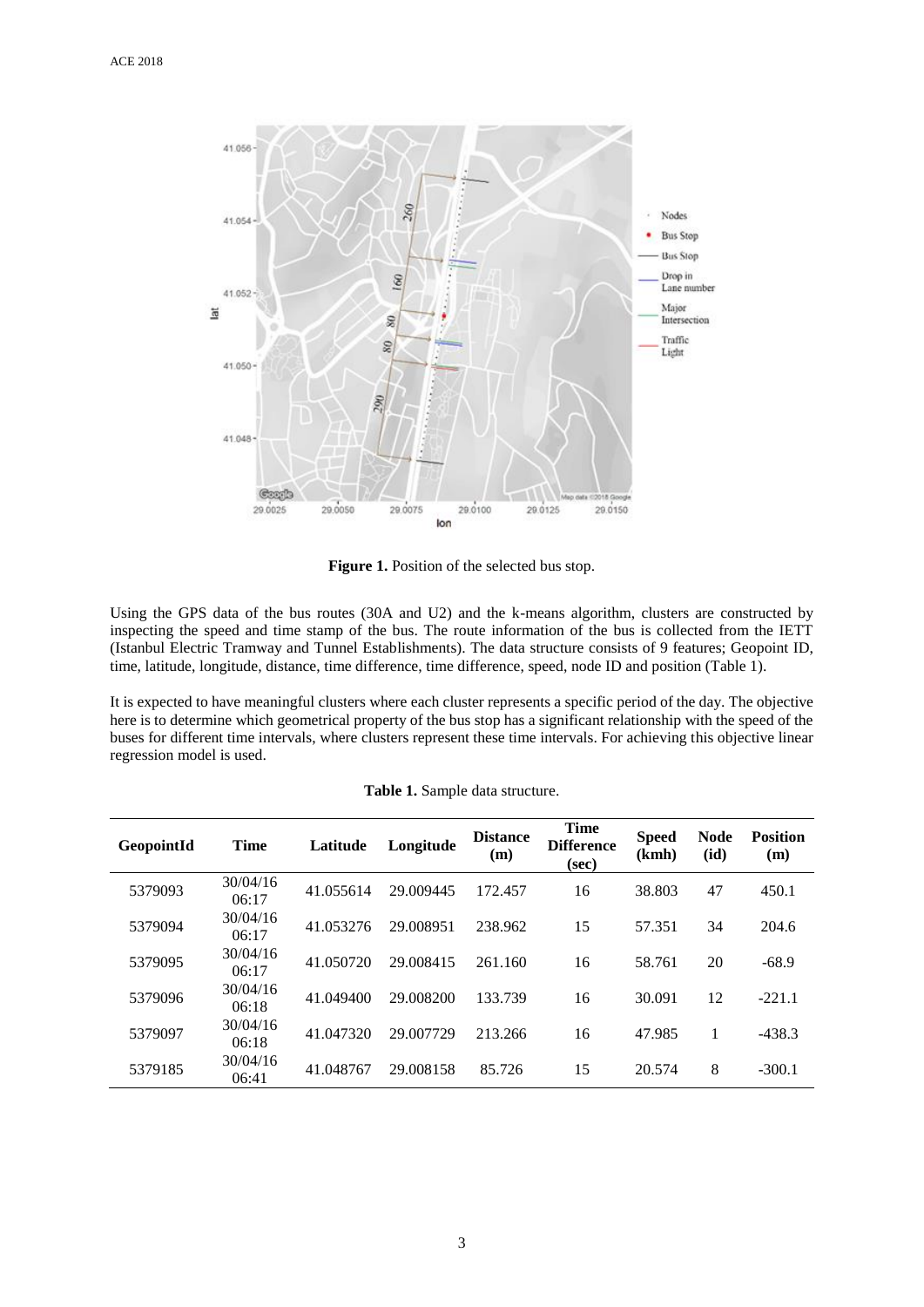# **3 Results**

Considering this specific bus stop (Yıldız Technical University), 5 clusters are constructed using the k-means algorithm (Figure 2). Each number in the cluster symbolizes the hour of the day (6 represents the time of day between 06:00 and 07:00). By observing the results, logical labelling of these clusters is possible.



**Figure 2.** Clusters of bus speed patterns.

Cluster 1 (colored with blue) covers the evening peak hours. Cluster 2 represents the hours of the day where the traffic is stabilized but congested, which means that the new vehicles that enters the system is less than the previous cluster. Cluster 3 is formed due to properties of the location of the bus stop. Cluster 4 shows the off-peak hours and cluster 5 represents the critical hour where there is a large increase in traffic demand. In time interval between 16:00-17:00, travelers aim to start their trips to avoid the peak hour traffic afterwards. This is probably why this cluster has a different effect on the bus speed. Figure 3 shows the bus speeds for the mean of each cluster.



**Figure 3.** Speed patterns of clusters (black: bus stop, green: major intersection, blue: drop-in-lane-number, red: traffic light).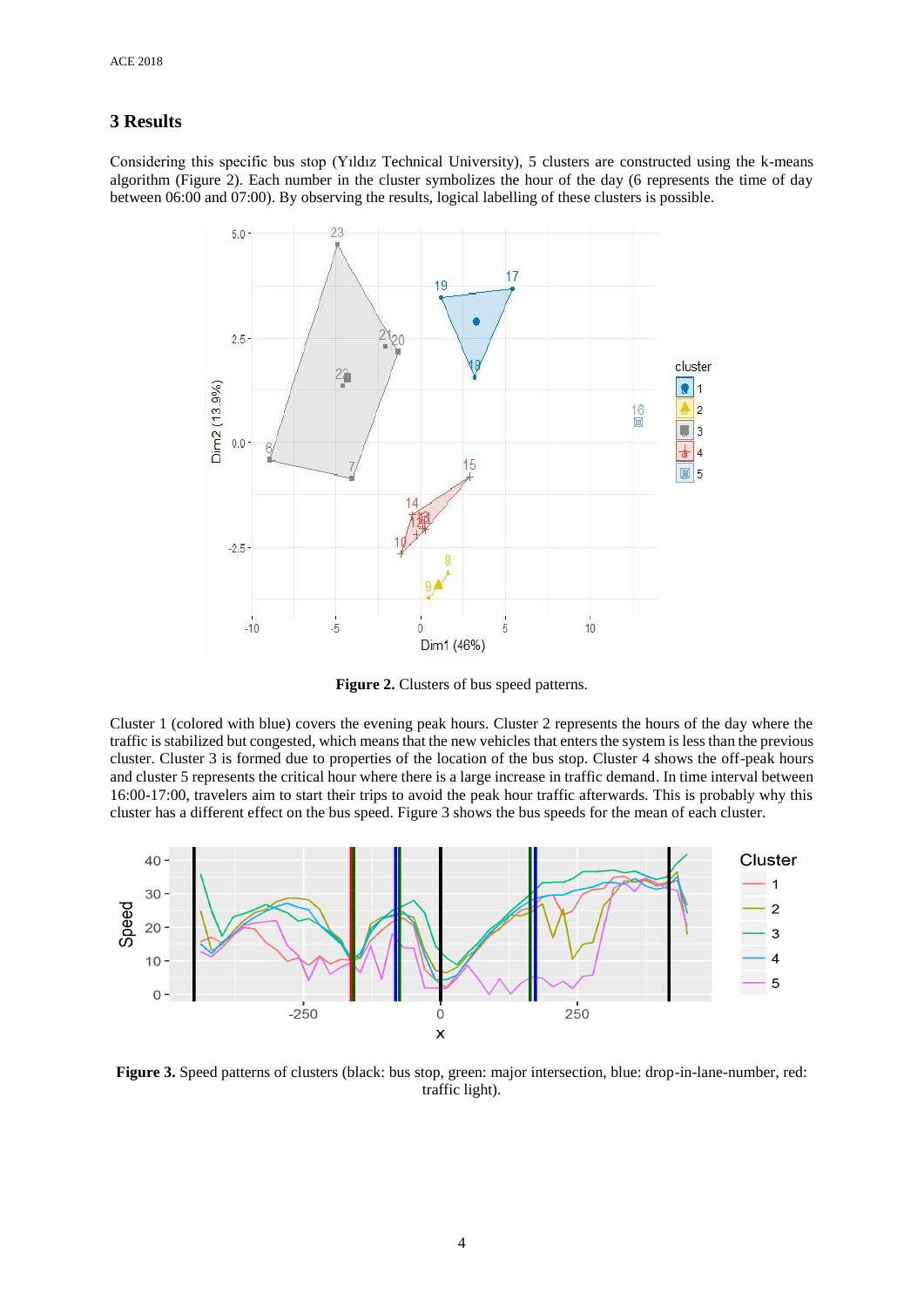| <b>Parameter</b>                                                                       | <b>Estimate</b> | <b>Std. Error</b> | t value  | Pr(> t )  | <b>Significance</b><br>Codes |
|----------------------------------------------------------------------------------------|-----------------|-------------------|----------|-----------|------------------------------|
| (Intercept)                                                                            | $-0.84444$      | 1.728448          | $-0.489$ | 0.6256    |                              |
| dist.stop                                                                              | 0.057533        | 0.012885          | 4.465    | 1.26E-05  | ***                          |
| dist.drop                                                                              | $-0.07581$      | 0.034896          | $-2.172$ | 0.0309    | $\ast$                       |
| dist.light                                                                             | 0.014128        | 0.008221          | 1.719    | 0.0871    | ٠                            |
| dist.major                                                                             | 0.128821        | 0.05044           | 2.554    | 0.0113    | $\ast$                       |
| cluster.1                                                                              | 6.962239        | 1.37546           | 5.062    | 8.61E-07  | ***                          |
| cluster.2                                                                              | 8.608182        | 1.37546           | 6.258    | 1.93E-09  | ***                          |
| cluster.3                                                                              | 13.02619        | 1.37546           | 9.47     | $<$ 2e-16 | ***                          |
| cluster.4                                                                              | 9.717269        | 1.37546           | 7.065    | 1.97E-11  | ***                          |
| Significance codes: 0 '***'<br>$***$<br>$4*2$<br>$0.05$ $\degree$ 0.1<br>0.001<br>0.01 |                 |                   |          |           |                              |

**Table 2.** Linear regression results.

The distance to the neighbor bus stops (dist.stop) is the most significant feature when the bus speed is considered. After that, decrease in the number of lanes (dist.drop) and intersection with a major road (avenue) are the next significant variables that are influencing the speed of the bus (Table 2). The least significant variable is the distance to the traffic lights (dist.light) from the bus stop, concluding that all available features of the bus stop has a significant relationship with the speed of the bus. After that, it is determined if there is a significant relationship of these features with clustered different periods of the day (Table 3).

|  | <b>Table 3. P-Values.</b> |
|--|---------------------------|
|--|---------------------------|

| <b>Cluster</b><br><b>Index</b> | (Intercept) | dist.stop   | dist.drop   | dist.light  | dist.major  |
|--------------------------------|-------------|-------------|-------------|-------------|-------------|
| Cluster 1                      | 0.015730360 | 0.043292120 | 0.217674630 | 0.013516010 | 0.300501370 |
| Cluster 2                      | 0.006975474 | 0.082143480 | 0.616892720 | 0.754086050 | 0.456873200 |
| Cluster 3                      | 0.000182500 | 0.004382246 | 0.139747770 | 0.113608110 | 0.107949510 |
| Cluster 4                      | 0.050460690 | 0.000008176 | 0.054275120 | 0.328501610 | 0.048113990 |
| Cluster 5                      | 0.459828079 | 0.565289500 | 0.471055550 | 0.804310920 | 0.224460230 |

For the cluster of evening peak hours (Cluster 1), only the traffic light and neighbor bus stop distances to this bus stop are the significant features. The major roads and lane drops are not significantly related to speed values of this period of the day.

For the time interval represented by the 2nd and 3rd clusters, only the neighbor bus stop distances have a significant influence. The other features do not have the influence that they had for the speed of the bus for the whole speed data.

The speed values of the off-peak hours (Cluster 4) are significantly related with neighboring bus stop distances, the distance until there is a lane drop and the distance to an intersection of the road with a major road.

The final cluster (Cluster 5) which only consists of one period has no significant relationship with any of the features. This might be due to the large demand increase for this period. The increased demand in this hour causes the buses to travel with consistently low speeds without any sudden changes, whether there is a traffic light or an intersection with a major road (Figure 4).



**Figure 4.** Speed patterns of buses between 16:00-17:00 (black: bus stop, green: major intersection, blue: drop-inlane-number, red: traffic light).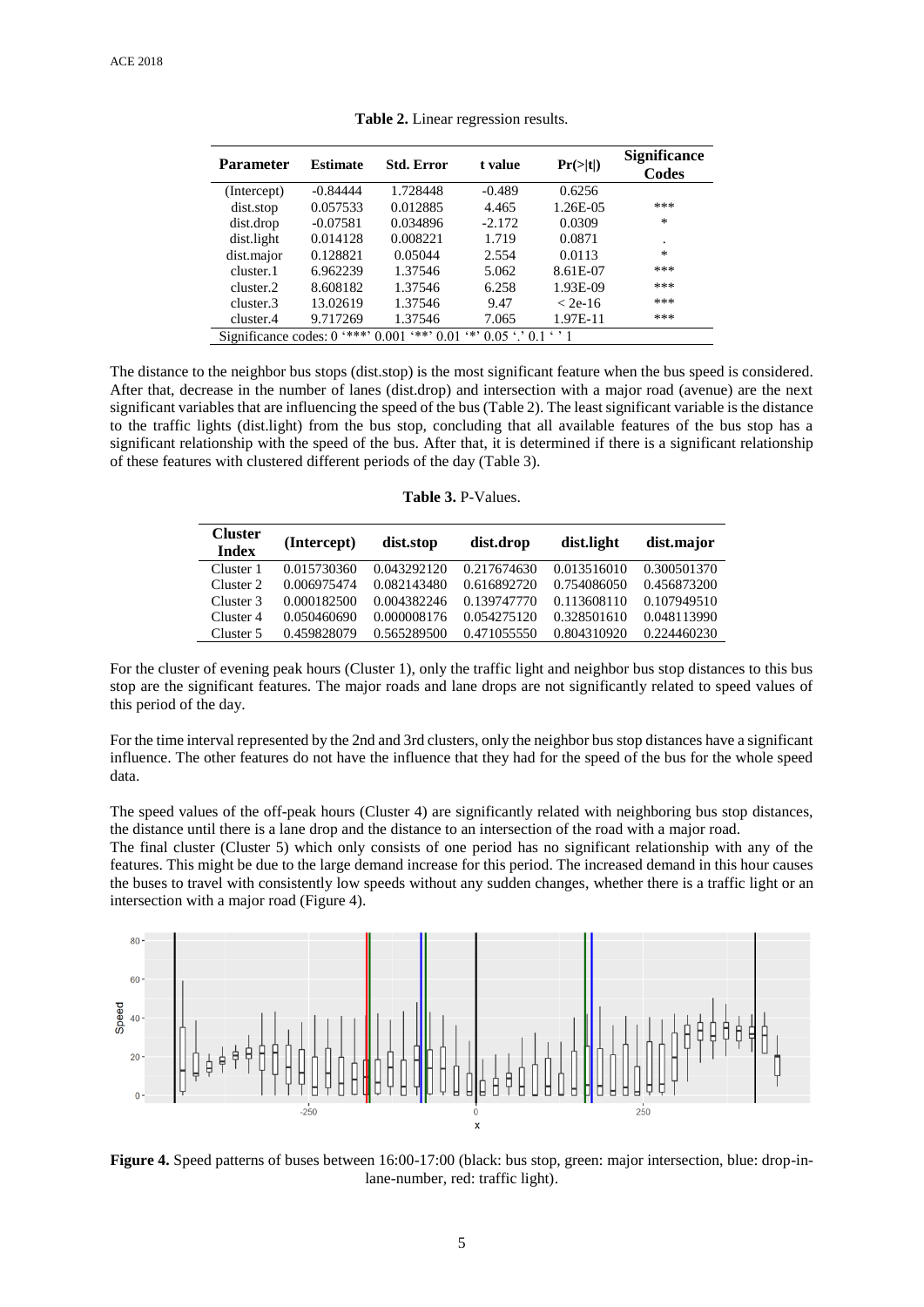In Table 4, how different features and different hour of the day influences the bus speeds is given as a summary.

| Cluster<br><b>Index</b> | (Intercept) | dist.stop  | dist.drop     | dist.light     | dist.major |
|-------------------------|-------------|------------|---------------|----------------|------------|
| Cluster 1               | 6.2114920   | 0.04436113 | $-0.07215239$ | 0.035023936    | 0.08735702 |
| Cluster 2               | 9.9630380   | 0.05395226 | $-0.04134895$ | 0.006094533    | 0.08905113 |
| Cluster 3               | 10.101064   | 0.06394468 | $-0.08654563$ | 0.021888642    | 0.13650619 |
| Cluster 4               | 4.8469980   | 0.10550430 | $-0.11134440$ | 0.013097833    | 0.16547096 |
| Cluster 5               | 2.9690930   | 0.01990067 | $-0.06763519$ | $-0.005462654$ | 0.16572016 |

**Table 4.** Coefficients of the separate models for each cluster.

# **4 Conclusion**

In this study, it is aimed to analyze the relationship between the geometrical properties of a bus stop and bus speeds at different periods of the day. The geometrical properties of each bus stop can be distinct. Thus, a bus stop in the city center where there is a significant amount of traffic demand throughout the whole day is selected.

After the analyses, it was determined that for different periods different features gain importance in influencing the speed of the buses. Only in the period between 16:00 and 17:00, it was observed that no feature is significant, which was probably due to high traffic demand. During off-peak hours, with the decreased amount of traffic demand, bus speeds are mainly influenced by the geometrical properties nearby. Due to these findings, it may be concluded that as the traffic demand decreases, the geometrical properties remain as the main factors that influence the bus speeds.

This methodology can be easily implemented in cities, which have very large bus network. Also, it can be utilized for validation of the results from other sources.

For future studies, traffic flow can be utilized as an additional feature for constructing clusters. Also, considering other types of clustering methods can yield different results and using these methods for different bus stops can provide important outcomes which can benefit the city planners and thus the public.

#### **Acknowledgement**

This work was supported by the Bogazici University Research Fund (BAP) with the project number 11660 and the project code 16A04P2. The authors would like to thank IETT for providing bus trajectory data greatly assisting the research.

#### **References**

- Chien, S. I., & Qin, Z. (2004). Optimization of bus stop locations for improving transit accessibility. Transportation planning and Technology, 27(3), 211-227.
- Dueker, K. J., Kimpel, T. J., Strathman, J. G., & Callas, S. (2004). Determinants of bus dwell time. Journal of Public Transportation, 7(1), 2.
- Fernandez, R. (1993). An expert system for the preliminary design and location of high-capacity bus-stops. Traffic engineering & control, 34(11).
- Gong, H., Chen, C., Bialostozky, E., & Lawson, C. T. (2012). A GPS/GIS method for travel mode detection in New York City. Computers, Environment and Urban Systems, 36(2), 131-139.
- Koshy, R. Z., & Arasan, V. T. (2005). Influence of bus stops on flow characteristics of mixed traffic. Journal of transportation engineering, 131(8), 640-643.
- Li, M. T., Zhao, F., Chow, L. F., Zhang, H., & Li, S. C. (2006). Simulation model for estimating bus dwell time by simultaneously considering numbers of disembarking and boarding passengers. Transportation Research Record: Journal of the Transportation Research Board, (1971), 59-65.
- Lin, W. H., & Zeng, J. (1999). Experimental study of real-time bus arrival time prediction with GPS data. Transportation Research Record: Journal of the Transportation Research Board, (1666), 101-109.
- Mazloumi, E., Currie, G., & Rose, G. (2009). Using GPS data to gain insight into public transport travel time variability. Journal of Transportation Engineering, 136(7), 623-631.